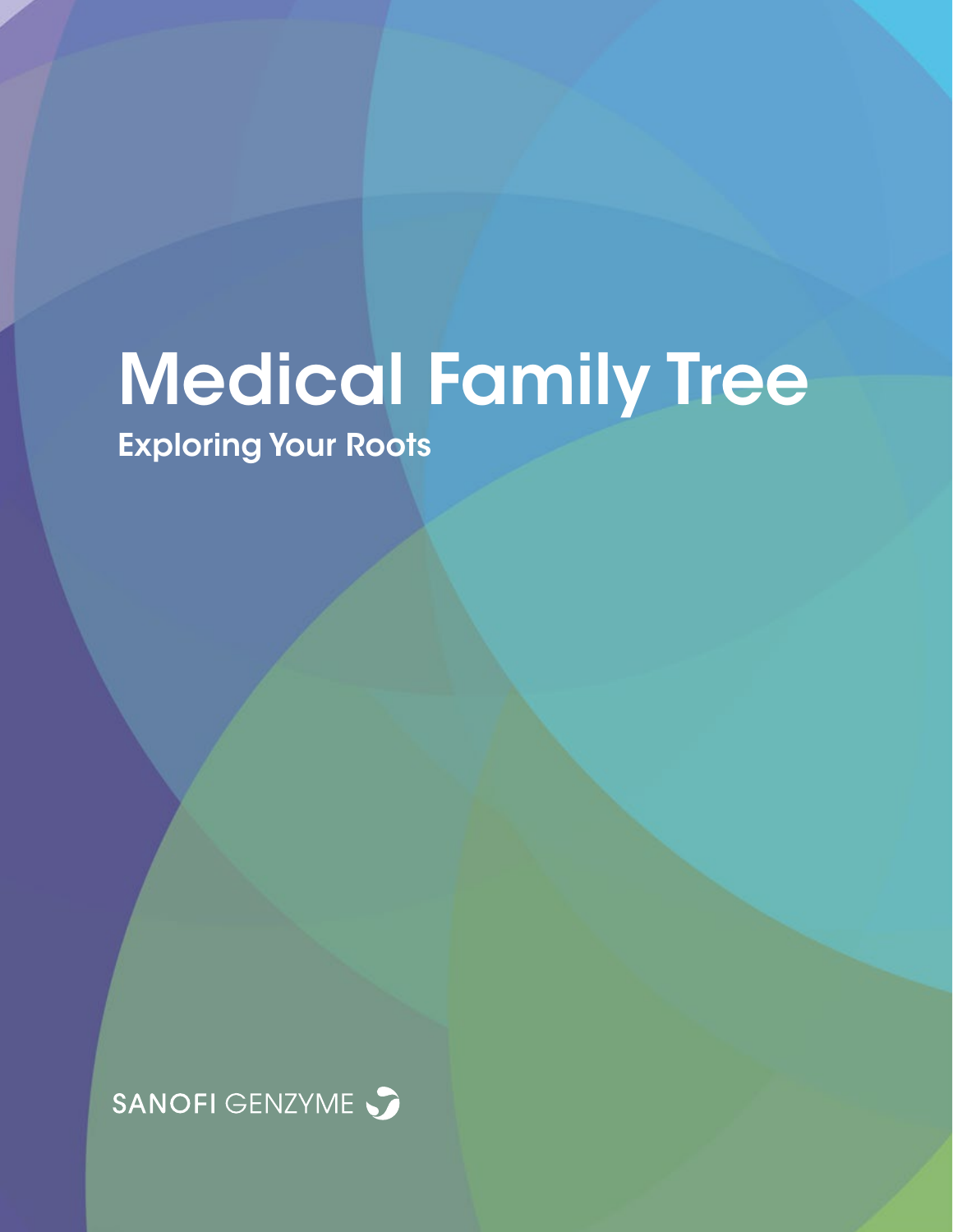# MEDICAL FAMILY TREE: EXPLORING YOUR ROOTS

PURPOSE: You or someone in your family has been diagnosed with Fabry disease. We know that Fabry disease is an inherited disorder, which means that others in your family may also be at-risk for having the disorder. A medical family tree can be used to determine who in the family is at-risk for Fabry disease. The purpose of this worksheet is to organize your family history so that you may better understand which relatives may be at risk of the disease. Your Patient Education Liaison (PEL) is available to help you with your family tree and to discuss your family tree.

On the next page, please list your relatives and provide as much information as you can. You may find it helpful to check with other family members for more information. This worksheet is meant to be a starting point to your medical family tree, so do not worry if you cannot complete the entire worksheet. You can use the questions below to help guide you.

#### Questions to consider:\*

- Does anyone complain of constant stomachaches, having to go to the bathroom a lot or frequently having diarrhea? Does anyone have irritable bowel disease?
- Is there anyone who does not sweat or sweats only a little? Is there anyone who does not like to go outside when it is hot or cold out?
- Is there anyone who says they have a history of burning pain in their hands or feet?
- Is there anyone who has described their hands or feet as feeling that they are "on fire" or as having "pins and needles" in them?
- Is anyone on dialysis?
- Does anyone see a doctor for their kidneys (nephrologist)?
- Has anyone had a kidney transplant?
- Does anyone see a doctor for their heart (cardiologist)?
- Has anyone had a stroke?
- Is there anyone who passed away at a young age (prematurely)?
- Has anyone ever been told they have whorls/swirls in their eyes, or a distinctive pattern on the cornea, called corneal whorling or corneal verticillata?
- Does anyone have difficulty hearing or complain of ringing in their ears?
- Does anyone have unexplained pain or been told they had "growing pains"?
- Has anyone been diagnosed with Rheumatoid Arthritis, Multiple Sclerosis or Fibromyalgia?
- Does anyone have red spots or dark dots on their torso or bathing suit area?

\*If you are comfortable doing so, consider reaching out to your relatives as resources for this information.

# Your Parents *(check all that apply)*

#### Mother (Name):

- DIAGNOSED WITH FABRY DISEASE
- $\Box$  Heart issues  $\Box$  Kidney/D
- $\Box$  Stomach/GI\* issues  $\Box$  Little/No

#### Father (Name):

- DIAGNOSED WITH FABRY DISEASE
- $\Box$  Heart issues  $\Box$  Kidney/D
- $\Box$  Stomach/GI issues  $\Box$  Little/No

If you have additional details about the boxes you checked for any of your relatives, please note them here:

For patient's personal use only.

\*Gastrointestinal

|                           | <b>IN TESTED FOR FABRY DISEASE</b>       |                      |
|---------------------------|------------------------------------------|----------------------|
| $Di$ alysis $\Box$ Stroke |                                          | $\square$ Eye whorls |
|                           | sweat $\Box$ Premature death $\Box$ Pain |                      |
|                           |                                          |                      |
|                           | $\Box$ TESTED FOR FABRY DISEASE          |                      |
| $Di$ alysis $\Box$ Stroke |                                          | $\square$ Eye whorls |
|                           | sweat □ Premature death □ Pain           |                      |
|                           |                                          |                      |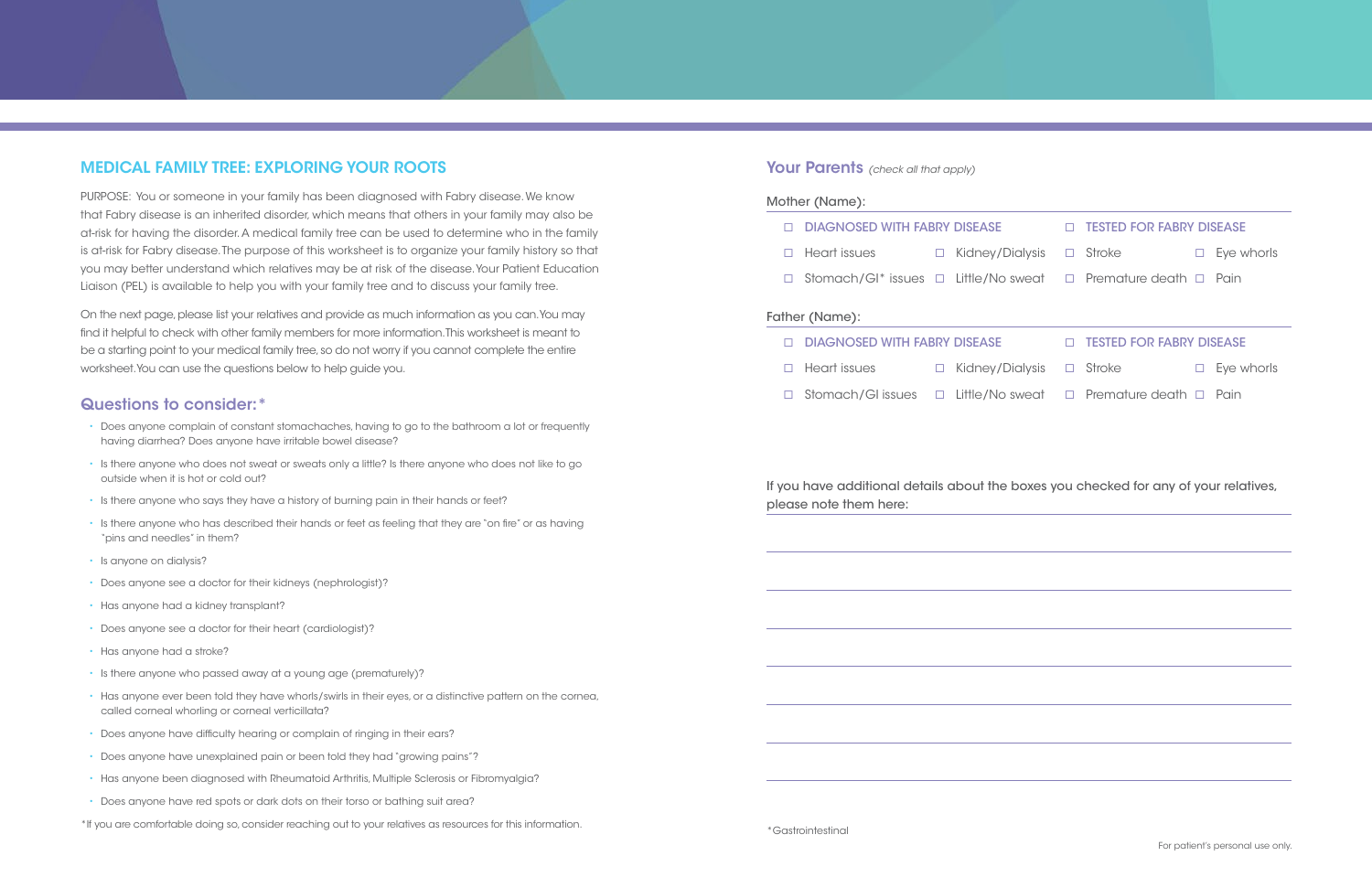# Your Children *(check all that apply)*

|                 | Child 1 (Name):                     |  |                        |                                    |                      |                   | Sibling 1 (Name):                   |                     |
|-----------------|-------------------------------------|--|------------------------|------------------------------------|----------------------|-------------------|-------------------------------------|---------------------|
|                 | <b>DIAGNOSED WITH FABRY DISEASE</b> |  |                        | <b>IN TESTED FOR FABRY DISEASE</b> |                      |                   | <b>DIAGNOSED WITH FABRY DISEASE</b> |                     |
|                 | $\Box$ Heart issues                 |  | □ Kidney/Dialysis      | $\Box$ Stroke                      | $\square$ Eye whorls |                   | $\Box$ Heart issues                 | $\Box$ Kidney/D     |
|                 | $\Box$ Stomach/GI issues            |  | $\Box$ Little/No sweat | $\Box$ Premature death $\Box$ Pain |                      |                   | $\Box$ Stomach/GI issues            | $\Box$ Little/No    |
|                 | Child 2 (Name):                     |  |                        |                                    |                      |                   | Sibling 2 (Name):                   |                     |
|                 | <b>DIAGNOSED WITH FABRY DISEASE</b> |  |                        | <b>IN TESTED FOR FABRY DISEASE</b> |                      |                   | <b>DIAGNOSED WITH FABRY DISEASE</b> |                     |
|                 | $\Box$ Heart issues                 |  | □ Kidney/Dialysis      | $\Box$ Stroke                      | $\square$ Eye whorls | $\Box$            | Heart issues                        | $\Box$ Kidney/D     |
|                 | $\Box$ Stomach/GI issues            |  | $\Box$ Little/No sweat | $\Box$ Premature death $\Box$ Pain |                      |                   | Stomach/GI issues                   | $\Box$ Little/No    |
|                 | Child 3 (Name):                     |  |                        |                                    |                      |                   | Sibling 3 (Name):                   |                     |
|                 | <b>DIAGNOSED WITH FABRY DISEASE</b> |  |                        | <b>IN TESTED FOR FABRY DISEASE</b> |                      |                   | <b>DIAGNOSED WITH FABRY DISEASE</b> |                     |
|                 | $\Box$ Heart issues                 |  | □ Kidney/Dialysis      | $\Box$ Stroke                      | $\square$ Eye whorls |                   | $\Box$ Heart issues                 | $\Box$ Kidney/D     |
|                 | $\Box$ Stomach/GI issues            |  | $\Box$ Little/No sweat | $\Box$ Premature death $\Box$ Pain |                      |                   | $\Box$ Stomach/GI issues            | $\square$ Little/No |
| Child 4 (Name): |                                     |  |                        |                                    |                      |                   | Sibling 4 (Name):                   |                     |
|                 | <b>DIAGNOSED WITH FABRY DISEASE</b> |  |                        | <b>IN TESTED FOR FABRY DISEASE</b> |                      |                   | <b>DIAGNOSED WITH FABRY DISEASE</b> |                     |
| $\Box$          | Heart issues                        |  | □ Kidney/Dialysis      | $\Box$ Stroke                      | □ Eye whorls         |                   | Heart issues                        | $\Box$ Kidney/D     |
|                 | $\Box$ Stomach/GI issues            |  | $\Box$ Little/No sweat | $\Box$ Premature death $\Box$ Pain |                      |                   | $\Box$ Stomach/GI issues            | $\Box$ Little/No    |
| Child 5 (Name): |                                     |  |                        |                                    |                      | Sibling 5 (Name): |                                     |                     |
|                 | <b>DIAGNOSED WITH FABRY DISEASE</b> |  |                        | <b>IN TESTED FOR FABRY DISEASE</b> |                      |                   | <b>DIAGNOSED WITH FABRY DISEASE</b> |                     |
|                 | $\Box$ Heart issues                 |  | □ Kidney/Dialysis      | $\Box$ Stroke                      | $\square$ Eye whorls |                   | $\Box$ Heart issues                 | $\Box$ Kidney/D     |
|                 | $\Box$ Stomach/GI issues            |  | $\Box$ Little/No sweat | $\Box$ Premature death $\Box$ Pain |                      |                   | $\Box$ Stomach/GI issues            | $\Box$ Little/No    |
|                 |                                     |  |                        |                                    |                      |                   |                                     |                     |

|                |                                                                                    |  |                                                               |  | <u> 1989 - Johann Stoff, amerikansk politiker (d. 1989)</u> |  |                      |  |  |
|----------------|------------------------------------------------------------------------------------|--|---------------------------------------------------------------|--|-------------------------------------------------------------|--|----------------------|--|--|
|                |                                                                                    |  |                                                               |  | □ DIAGNOSED WITH FABRY DISEASE □ TESTED FOR FABRY DISEASE   |  |                      |  |  |
|                | $\Box$ Heart issues $\Box$ Kidney/Dialysis $\Box$ Stroke                           |  |                                                               |  |                                                             |  | $\square$ Eye whorls |  |  |
|                | $\Box$ Stomach/GI issues $\Box$ Little/No sweat $\Box$ Premature death $\Box$ Pain |  |                                                               |  |                                                             |  |                      |  |  |
|                | ling 2 (Name):                                                                     |  |                                                               |  |                                                             |  |                      |  |  |
|                | □ DIAGNOSED WITH FABRY DISEASE □ TESTED FOR FABRY DISEASE                          |  |                                                               |  |                                                             |  |                      |  |  |
|                | $\Box$ Heart issues $\Box$ Kidney/Dialysis $\Box$ Stroke $\Box$ Eye whorls         |  |                                                               |  |                                                             |  |                      |  |  |
|                | $\Box$ Stomach/GI issues $\Box$ Little/No sweat $\Box$ Premature death $\Box$ Pain |  |                                                               |  |                                                             |  |                      |  |  |
|                | $\lim g 3$ (Name):                                                                 |  |                                                               |  |                                                             |  |                      |  |  |
|                |                                                                                    |  |                                                               |  | □ DIAGNOSED WITH FABRY DISEASE □ TESTED FOR FABRY DISEASE   |  |                      |  |  |
|                | $\Box$ Heart issues $\Box$ Kidney/Dialysis $\Box$ Stroke $\Box$ Eye whorls         |  |                                                               |  |                                                             |  |                      |  |  |
|                | $\Box$ Stomach/GI issues $\Box$ Little/No sweat $\Box$ Premature death $\Box$ Pain |  |                                                               |  |                                                             |  |                      |  |  |
|                | ling 4 (Name):                                                                     |  | <u> 1980 - Johann Barn, mars an t-Amerikaansk politiker (</u> |  |                                                             |  |                      |  |  |
|                |                                                                                    |  |                                                               |  | □ DIAGNOSED WITH FABRY DISEASE □ TESTED FOR FABRY DISEASE   |  |                      |  |  |
|                | $\Box$ Heart issues $\Box$ Kidney/Dialysis $\Box$ Stroke $\Box$ Eye whorls         |  |                                                               |  |                                                             |  |                      |  |  |
|                | $\Box$ Stomach/GI issues $\Box$ Little/No sweat $\Box$ Premature death $\Box$ Pain |  |                                                               |  |                                                             |  |                      |  |  |
| ling 5 (Name): |                                                                                    |  |                                                               |  |                                                             |  |                      |  |  |
|                | □ DIAGNOSED WITH FABRY DISEASE □ TESTED FOR FABRY DISEASE                          |  |                                                               |  |                                                             |  |                      |  |  |
|                | $\Box$ Heart issues $\Box$ Kidney/Dialysis $\Box$ Stroke $\Box$ Eye whorls         |  |                                                               |  |                                                             |  |                      |  |  |
|                | $\Box$ Stomach/GI issues $\Box$ Little/No sweat $\Box$ Premature death $\Box$ Pain |  |                                                               |  |                                                             |  |                      |  |  |

Your Siblings *(check all that apply)*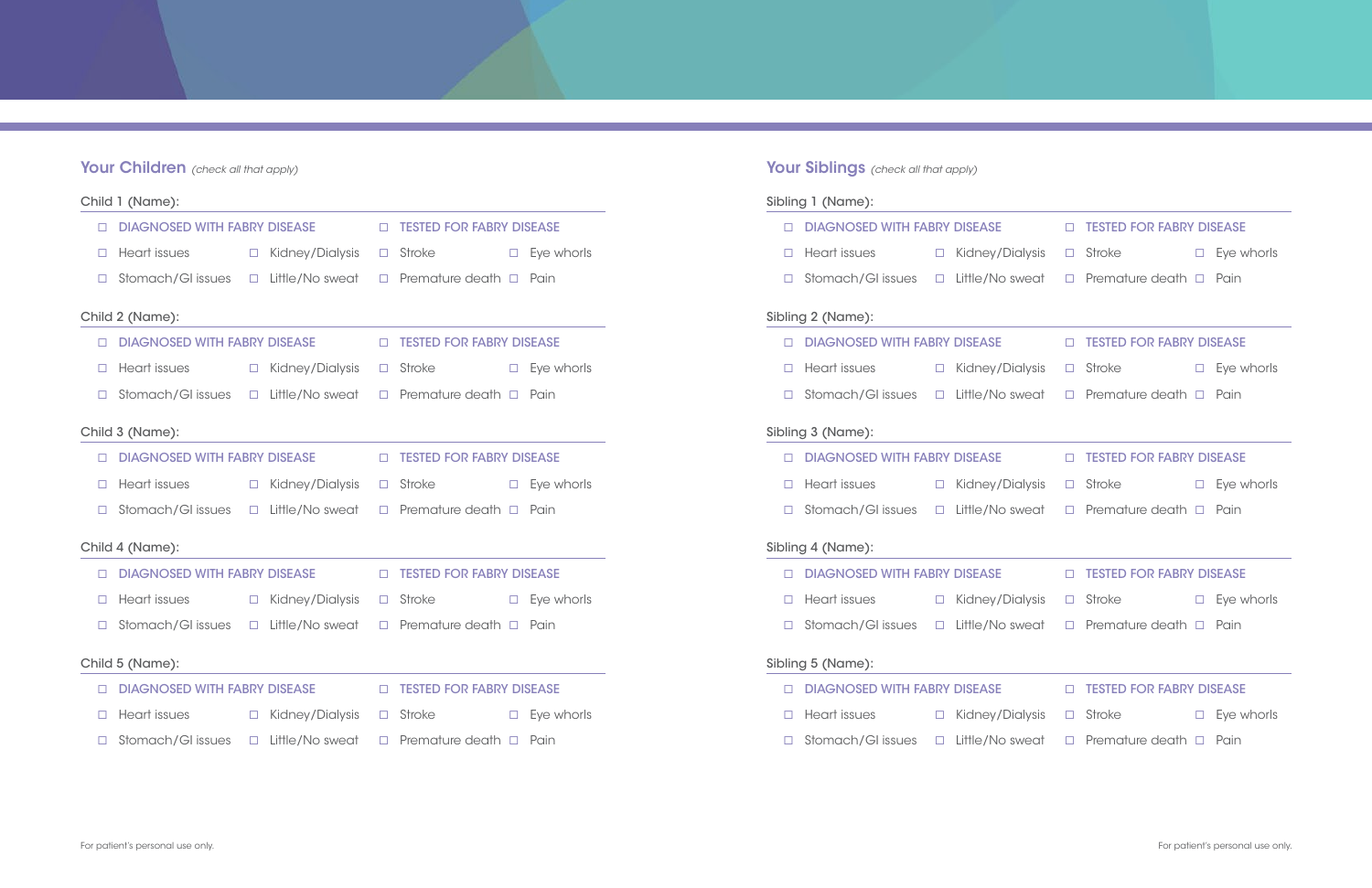# **Maternal Relatives** (check all that apply)

|                                    | Relative 1 (Name/Relation):         |  |                        |        |                                    |  |                             |                                    | Relative 1 (Name/Relation):         |        |                 |
|------------------------------------|-------------------------------------|--|------------------------|--------|------------------------------------|--|-----------------------------|------------------------------------|-------------------------------------|--------|-----------------|
|                                    | <b>DIAGNOSED WITH FABRY DISEASE</b> |  |                        | $\Box$ | <b>TESTED FOR FABRY DISEASE</b>    |  |                             |                                    | <b>DIAGNOSED WITH FABRY DISEASE</b> |        |                 |
| $\Box$                             | Heart issues                        |  | □ Kidney/Dialysis      |        | $\Box$ Stroke                      |  | $\square$ Eye whorls        | $\Box$                             | <b>Heart issues</b>                 |        | $\Box$ Kidney/D |
|                                    | Stomach/GI issues                   |  | $\Box$ Little/No sweat |        | $\Box$ Premature death $\Box$ Pain |  |                             | $\Box$                             | Stomach/GI issues                   | $\Box$ | Little/No       |
|                                    | <b>Relative 2 (Name/Relation):</b>  |  |                        |        |                                    |  | Relative 2 (Name/Relation): |                                    |                                     |        |                 |
|                                    | <b>DIAGNOSED WITH FABRY DISEASE</b> |  |                        |        | <b>IN TESTED FOR FABRY DISEASE</b> |  |                             |                                    | <b>DIAGNOSED WITH FABRY DISEASE</b> |        |                 |
| $\Box$                             | <b>Heart issues</b>                 |  | □ Kidney/Dialysis      |        | $\square$ Stroke                   |  | $\square$ Eye whorls        | $\Box$                             | <b>Heart issues</b>                 |        | □ Kidney/D      |
|                                    | Stomach/GI issues                   |  | $\Box$ Little/No sweat |        | $\Box$ Premature death $\Box$ Pain |  |                             |                                    | Stomach/GI issues                   | $\Box$ | Little/No       |
|                                    | Relative 3 (Name/Relation):         |  |                        |        |                                    |  |                             |                                    | Relative 3 (Name/Relation):         |        |                 |
| $\Box$                             | <b>DIAGNOSED WITH FABRY DISEASE</b> |  |                        |        | <b>IN TESTED FOR FABRY DISEASE</b> |  |                             |                                    | <b>DIAGNOSED WITH FABRY DISEASE</b> |        |                 |
| $\Box$                             | Heart issues                        |  | □ Kidney/Dialysis      |        | $\square$ Stroke                   |  | $\square$ Eye whorls        | $\Box$                             | Heart issues                        |        | $\Box$ Kidney/D |
|                                    | Stomach/GI issues                   |  | □ Little/No sweat      |        | $\Box$ Premature death $\Box$ Pain |  |                             |                                    | Stomach/GI issues                   | $\Box$ | Little/No       |
| <b>Relative 4 (Name/Relation):</b> |                                     |  |                        |        |                                    |  |                             |                                    | Relative 4 (Name/Relation):         |        |                 |
| $\Box$                             | <b>DIAGNOSED WITH FABRY DISEASE</b> |  |                        |        | <b>IN TESTED FOR FABRY DISEASE</b> |  |                             |                                    | <b>DIAGNOSED WITH FABRY DISEASE</b> |        |                 |
| $\Box$                             | Heart issues                        |  | □ Kidney/Dialysis      |        | $\Box$ Stroke                      |  | $\square$ Eye whorls        | $\Box$                             | Heart issues                        | $\Box$ | Kidney/D        |
|                                    | Stomach/GI issues                   |  | $\Box$ Little/No sweat |        | $\Box$ Premature death $\Box$ Pain |  |                             |                                    | Stomach/GI issues                   | $\Box$ | Little/No       |
| <b>Relative 5 (Name/Relation):</b> |                                     |  |                        |        |                                    |  |                             | <b>Relative 5 (Name/Relation):</b> |                                     |        |                 |
|                                    | <b>DIAGNOSED WITH FABRY DISEASE</b> |  |                        |        | <b>IN TESTED FOR FABRY DISEASE</b> |  |                             |                                    | <b>DIAGNOSED WITH FABRY DISEASE</b> |        |                 |
| $\Box$                             | Heart issues                        |  | □ Kidney/Dialysis      |        | $\square$ Stroke                   |  | $\square$ Eye whorls        | $\Box$                             | Heart issues                        |        | $\Box$ Kidney/D |
|                                    | Stomach/GI issues                   |  | □ Little/No sweat      | $\Box$ | Premature death $\Box$             |  | Pain                        |                                    | Stomach/GI issues                   | $\Box$ | Little/No       |

**Paternal Relatives** (check all that apply)

| lative 1 (Name/Relation): |                                                                             |        |                        |        |                                    |        |                      |  |  |  |
|---------------------------|-----------------------------------------------------------------------------|--------|------------------------|--------|------------------------------------|--------|----------------------|--|--|--|
| $\Box$                    | <b>DIAGNOSED WITH FABRY DISEASE</b>                                         |        |                        |        | <b>ID TESTED FOR FABRY DISEASE</b> |        |                      |  |  |  |
| $\Box$                    | Heart issues                                                                |        | $\Box$ Kidney/Dialysis |        | $\Box$ Stroke                      |        | $\square$ Eye whorls |  |  |  |
| $\Box$                    | Stomach/GI issues □ Little/No sweat                                         |        |                        | $\Box$ | Premature death □ Pain             |        |                      |  |  |  |
| lative 2 (Name/Relation): |                                                                             |        |                        |        |                                    |        |                      |  |  |  |
| $\Box$                    | <b>DIAGNOSED WITH FABRY DISEASE</b>                                         |        |                        | $\Box$ | <b>TESTED FOR FABRY DISEASE</b>    |        |                      |  |  |  |
| $\Box$                    | Heart issues                                                                |        | □ Kidney/Dialysis      | $\Box$ | Stroke                             | $\Box$ | Eye whorls           |  |  |  |
| $\Box$                    | Stomach/GI issues □ Little/No sweat □                                       |        |                        |        | Premature death <b>D</b> Pain      |        |                      |  |  |  |
|                           | lative 3 (Name/Relation):                                                   |        |                        |        |                                    |        |                      |  |  |  |
| $\Box$                    | <b>DIAGNOSED WITH FABRY DISEASE</b>                                         |        |                        |        | <b>DESTED FOR FABRY DISEASE</b>    |        |                      |  |  |  |
| $\Box$                    | Heart issues                                                                | $\Box$ | Kidney/Dialysis        | $\Box$ | <b>Stroke Stroke</b>               |        | $\square$ Eye whorls |  |  |  |
| $\Box$                    | Stomach/GI issues $\Box$ Little/No sweat $\Box$ Premature death $\Box$ Pain |        |                        |        |                                    |        |                      |  |  |  |
|                           | lative 4 (Name/Relation):                                                   |        |                        |        |                                    |        |                      |  |  |  |
| $\Box$                    | <b>DIAGNOSED WITH FABRY DISEASE</b>                                         |        |                        | $\Box$ | <b>TESTED FOR FABRY DISEASE</b>    |        |                      |  |  |  |
| $\Box$                    | Heart issues                                                                | $\Box$ | Kidney/Dialysis        | $\Box$ | <b>Stroke Stroke</b>               | $\Box$ | Eye whorls           |  |  |  |
| $\Box$                    | Stomach/GI issues $\Box$ Little/No sweat                                    |        |                        | $\Box$ | Premature death □ Pain             |        |                      |  |  |  |
| lative 5 (Name/Relation): |                                                                             |        |                        |        |                                    |        |                      |  |  |  |
| $\Box$                    | <b>DIAGNOSED WITH FABRY DISEASE</b>                                         |        |                        | $\Box$ | <b>TESTED FOR FABRY DISEASE</b>    |        |                      |  |  |  |
| $\Box$                    | Heart issues                                                                |        | $\Box$ Kidney/Dialysis | $\Box$ | <b>Stroke</b>                      | $\Box$ | Eye whorls           |  |  |  |
| $\Box$                    | Stomach/GI issues                                                           |        | $\Box$ Little/No sweat |        | $\Box$ Premature death $\Box$ Pain |        |                      |  |  |  |
|                           |                                                                             |        |                        |        |                                    |        |                      |  |  |  |